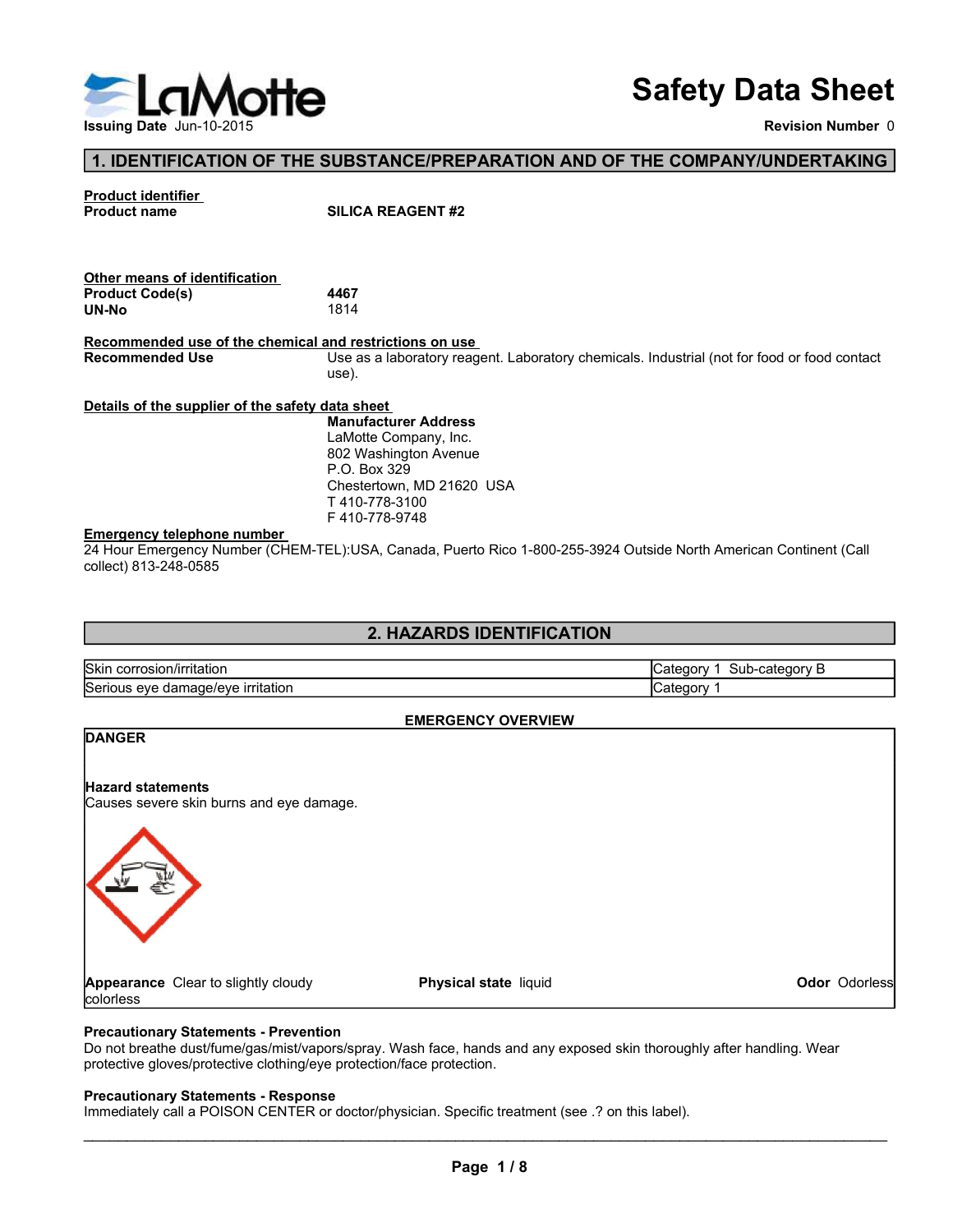IF IN EYES: Rinse cautiously with water for several minutes. Remove contact lenses, if present and easy to do. Continue rinsing. Immediately call a POISON CENTER or doctor/physician. IF ON SKIN (or hair): Remove/Take off immediately all contaminated clothing. Rinse skin with water/shower Wash contaminated clothing before reuse IF INHALED: Remove victim to fresh air and keep at rest in a position comfortable for breathing Immediately call a POISON CENTER or doctor/physician IF SWALLOWED: Rinse mouth. DO NOT induce vomiting EAGENT #2<br>
Revision Date Jun-10-2015<br>
Se caudiously with water for several minutes. Remove contact lenses, if present and easy to do. Continue rinsing,<br>
a POISON CENTER or doctor/physician.<br>
In a position confided adding s inse cautiously with water for several minutes. Remove contact lenses, if present and easy to do. Continue rinsing.<br>
all a POISON CENTER or doctor/physician.<br>
That has the mediately all containinated dothing. Rinse skin wi YES: Rinse cautiously with water for several minutes. Remove contact lenses, if present and sexy to do. Continue rinsing.<br>
Also year a POISON CENTER or doctor/physician.<br>
MAED: Remove within the first and keep at rest in a Moon CENTER or doctor/physician.<br>
MSON CENTER or doctor/physician.<br>
Nemetal respect and the parameters are the mediately all contaminated dothing. Rinse skin with water/shower<br>
vielm to Fresh air and keep at rest in a posi **4467 SILICA REAGENT #2**<br>IF IN EYES: Rinse cautiously with water for several minutes. Remove contact lenses, if present and easy to do. Continue rinsing.<br>Immediately call a POISON CENTER or doctor/physician.<br>IF ON SKIN (or

\_\_\_\_\_\_\_\_\_\_\_\_\_\_\_\_\_\_\_\_\_\_\_\_\_\_\_\_\_\_\_\_\_\_\_\_\_\_\_\_\_\_\_\_\_\_\_\_\_\_\_\_\_\_\_\_\_\_\_\_\_\_\_\_\_\_\_\_\_\_\_\_\_\_\_\_\_\_\_\_\_\_\_\_\_\_\_\_\_\_\_\_\_

#### Precautionary Statements - Storage

Store locked up.

#### Precautionary Statements - Disposal

Dispose of contents/container to an approved waste disposal plant.

#### Unknown Acute Toxicity

10% of the mixture consists of ingredient(s) of unknown toxicity

#### 3. COMPOSITION/INFORMATION ON INGREDIENTS

| <b>Chemical name</b>            | <b>CAS No</b> | Weight-% |
|---------------------------------|---------------|----------|
| Potassium hydroxide             | 1310-58-3     |          |
| Ammonium molybdate tetrahydrate | 12054-85-2    |          |
| Water                           | 7732-18-5     | to 100%  |

#### 4. FIRST AID MEASURES

#### First Aid Measures

| <b>General advice</b>                                                                                         | Do not get in eyes, on skin, or on clothing. Do not breathe dust/fume/gas/mist/vapors/spray.                                                                                                                                                                         |
|---------------------------------------------------------------------------------------------------------------|----------------------------------------------------------------------------------------------------------------------------------------------------------------------------------------------------------------------------------------------------------------------|
| Eye contact                                                                                                   | IF IN EYES: Rinse cautiously with water for several minutes. Remove contact lenses, if<br>present and easy to do. Continue rinsing. Rinse thoroughly with plenty of water for at least<br>15 minutes, lifting lower and upper eyelids. Call a physician immediately. |
| Skin contact                                                                                                  | Wash off immediately with soap and plenty of water for at least 15 minutes. Take off<br>contaminated clothing and wash before reuse. Immediate medical attention is required.                                                                                        |
| <b>Inhalation</b>                                                                                             | IF INHALED: Remove to fresh air and keep at rest in a position comfortable for breathing.<br>Call a physician immediately.                                                                                                                                           |
| Ingestion                                                                                                     | Do NOT induce vomiting. Drink plenty of water. Immediate medical attention is required.<br>Never give anything by mouth to an unconscious person. Rinse mouth.                                                                                                       |
| Self-protection of the first aider                                                                            | Use personal protection recommended in Section 8. Ensure that medical personnel are<br>aware of the material(s) involved, take precautions to protect themselves and prevent<br>spread of contamination. Avoid contact with eyes, skin and clothing.                 |
|                                                                                                               | <b>5. FIRE-FIGHTING MEASURES</b>                                                                                                                                                                                                                                     |
| <b>Suitable extinguishing media</b><br>Water spray, dry chemical, carbon dioxide (CO <sub>2</sub> ), or foam. |                                                                                                                                                                                                                                                                      |
| Protective equipment and precautions for firefighters<br>protective gear.                                     | As in any fire, wear self-contained breathing apparatus pressure-demand, MSHA/NIOSH (approved or equivalent) and full                                                                                                                                                |
|                                                                                                               | <b>6. ACCIDENTAL RELEASE MEASURES</b>                                                                                                                                                                                                                                |
|                                                                                                               | Page 2/8                                                                                                                                                                                                                                                             |
|                                                                                                               |                                                                                                                                                                                                                                                                      |
|                                                                                                               |                                                                                                                                                                                                                                                                      |

#### 5. FIRE-FIGHTING MEASURES

#### Suitable extinguishing media

#### Protective equipment and precautions for firefighters

#### 6. ACCIDENTAL RELEASE MEASURES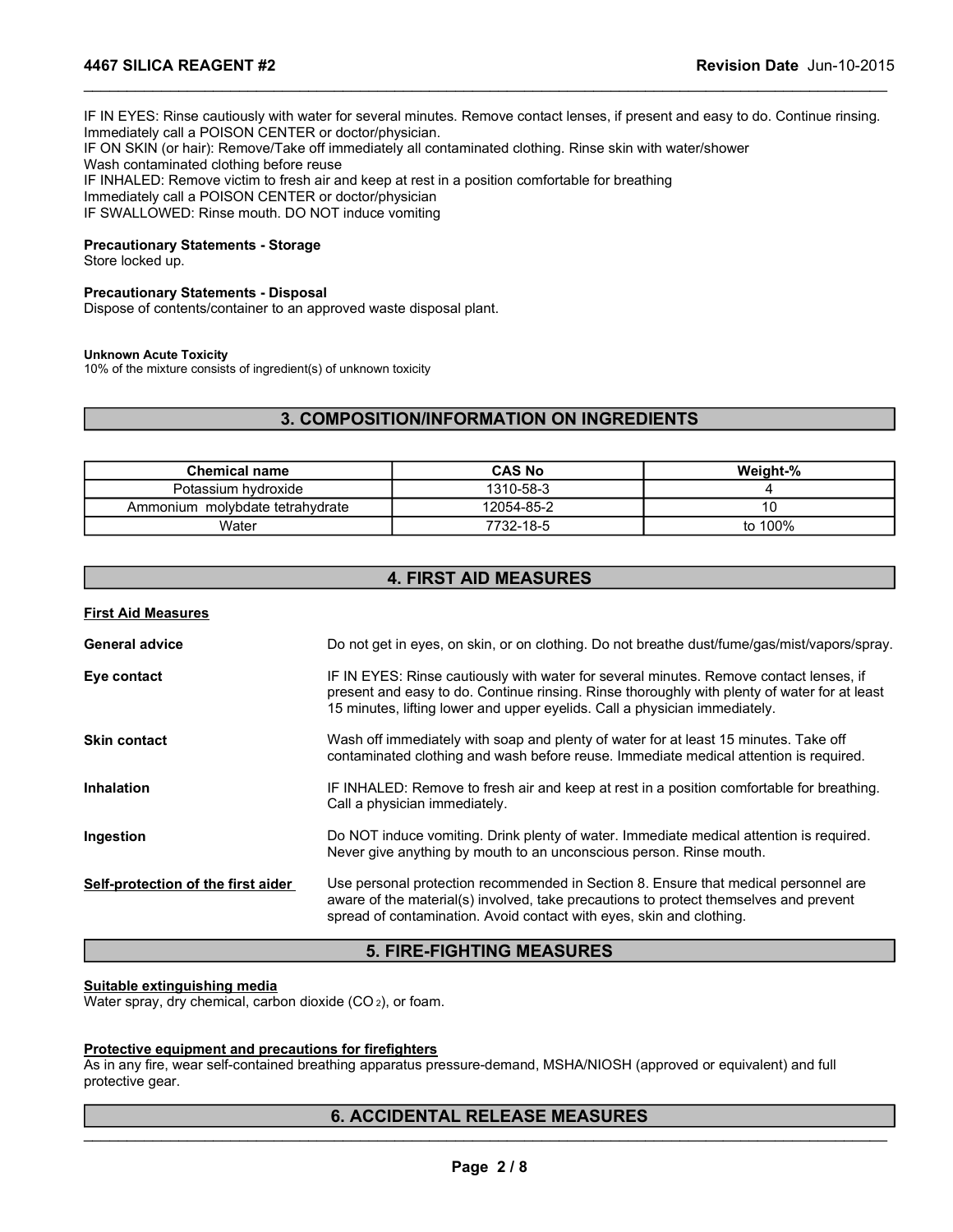# Personal precautions, protective equipment and emergency procedures Personal precautions Use personal protection recommended in Section 8. Avoid contact with skin, eyes or clothing. Avoid breathing vapors or mists. Ensure adequate ventilation, especially in confined areas. Environmental precautions See Section 12 for additional Ecological Information. Methods and material for containment and cleaning up Methods for containment Absorb spill with inert material (e.g. dry sand or earth), then place in a chemical waste container. Dispose of contents/containers in accordance with local regulations. Methods for cleaning up **Clean contaminated surface thoroughly.** After cleaning, flush away traces with water. 7. HANDLING AND STORAGE Precautions for safe handling Handling **Handling** Handle in accordance with good industrial hygiene and safety practice. Avoid contact with eyes, skin and clothing. Do not taste or swallow. Do not eat, drink or smoke when using this product. Conditions for safe storage, including any incompatibilities Storage **Keep containers tightly closed in a dry, cool and well-ventilated place. Store away from** incompatible materials. Do not store in metal containers. Keep out of the reach of children. **Chemical and Chemical Schemical ACGIH TLV**<br>
Chemical Condition Chemical Conditions in a conditions with local regulations.<br> **Clean containinated surface thoroughly.** After cleaning, flush away traces with water.<br> **Chemica** Frame of the transmission and the material container. Dispose of contents/containers in accordance with local regulations, moles with water.<br>
T. HANDLING AND STORAGE<br>
T. HANDLING AND STORAGE<br>
T. HANDLING AND STORAGE<br>
T. HA **IDLING AND STORAGE**<br>
Indence with good industrial hygiene and safety practice. Avoid contact with<br>
dothing. Do not taste or swallow. Do not eat, drink or smoke when using this<br> **atibilities**<br>
stightly closed in a dry, coo

#### Incompatible Products Strong acids. Metals. Strong oxidizing agents.

#### 8. EXPOSURE CONTROLS/PERSONAL PROTECTION

#### Control parameters

| <b>Chemical name</b>                          | <b>ACGIH TLV</b>             | <b>OSHA PEL</b>         | <b>NIOSH IDLH</b>           |
|-----------------------------------------------|------------------------------|-------------------------|-----------------------------|
| Potassium hydroxide<br>1310-58-3              | Ceiling: 2 mg/m <sup>3</sup> |                         | Ceiling: $2 \text{ mg/m}^3$ |
| Ammonium molybdate tetrahydrate<br>12054-85-2 | TWA: $0.5 \text{ mg/m}^3$    | TWA: $5 \text{ mg/m}^3$ | IDLH: $1000 \text{ mg/m}^3$ |
| Water<br>7732-18-5                            |                              |                         | Not Established             |
| Lanuanuinta anainaauina aantuala.             |                              |                         |                             |

#### Appropriate engineering controls

| Water<br>7732-18-5                                    |                                                                                                                                                                                                                                                             | Not Established |
|-------------------------------------------------------|-------------------------------------------------------------------------------------------------------------------------------------------------------------------------------------------------------------------------------------------------------------|-----------------|
| <b>Appropriate engineering controls</b>               |                                                                                                                                                                                                                                                             |                 |
| <b>Engineering Measures</b>                           | Ensure adequate ventilation, especially in confined areas.                                                                                                                                                                                                  |                 |
|                                                       | Individual protection measures, such as personal protective equipment                                                                                                                                                                                       |                 |
| <b>Eye/Face Protection</b>                            | Wear safety glasses with side shields (or goggles).                                                                                                                                                                                                         |                 |
| Skin and body protection                              | Gloves & Lab Coat. Impervious clothing. Rubber gloves. Nitrile rubber.                                                                                                                                                                                      |                 |
| <b>Respiratory protection</b>                         | Maintain adequate ventilation.                                                                                                                                                                                                                              |                 |
| <b>Hygiene Measures</b>                               | Handle in accordance with good industrial hygiene and safety practice. Do not eat, drink or<br>smoke when using this product. Wash hands before breaks and immediately after handling<br>the product. Take off contaminated clothing and wash before reuse. |                 |
|                                                       | 9. PHYSICAL AND CHEMICAL PROPERTIES                                                                                                                                                                                                                         |                 |
| Information on basic physical and chemical properties |                                                                                                                                                                                                                                                             |                 |
| <b>Physical state</b>                                 | liquid                                                                                                                                                                                                                                                      |                 |
|                                                       | Page 3/8                                                                                                                                                                                                                                                    |                 |
|                                                       |                                                                                                                                                                                                                                                             |                 |
|                                                       |                                                                                                                                                                                                                                                             |                 |

#### 9. PHYSICAL AND CHEMICAL PROPERTIES

#### Information on basic physical and chemical properties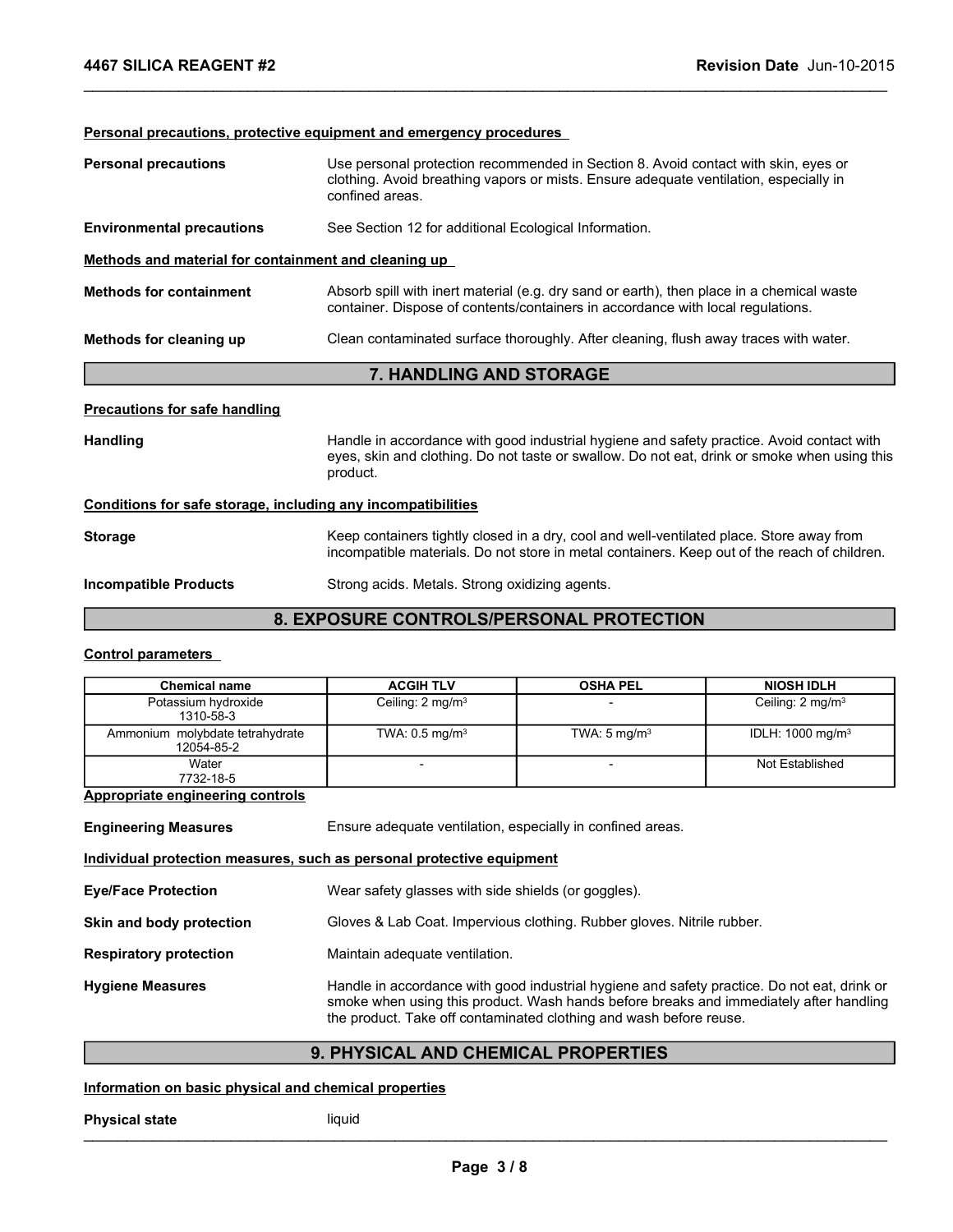| Appearance                                                                                                                                                                                                                                                                                                                                                                                                                                                                                                                    | Clear to slightly cloudy colorless                                                                                                                                                                                                                                                                                                                                                                                               | Odor                     | <b>Odorless</b>        |
|-------------------------------------------------------------------------------------------------------------------------------------------------------------------------------------------------------------------------------------------------------------------------------------------------------------------------------------------------------------------------------------------------------------------------------------------------------------------------------------------------------------------------------|----------------------------------------------------------------------------------------------------------------------------------------------------------------------------------------------------------------------------------------------------------------------------------------------------------------------------------------------------------------------------------------------------------------------------------|--------------------------|------------------------|
| <b>Property</b>                                                                                                                                                                                                                                                                                                                                                                                                                                                                                                               | <u>Values</u>                                                                                                                                                                                                                                                                                                                                                                                                                    | <b>Remarks • Method</b>  |                        |
| pH<br>Melting point / freezing point<br>Boiling point / boiling range<br><b>Flash point</b><br><b>Evaporation rate</b><br>Flammability (solid, gas)<br><b>Flammability Limit in Air</b><br><b>Upper flammability limit:</b><br>Lower flammability limit:<br>Vapor pressure<br><b>Vapor density</b><br><b>Specific gravity</b><br><b>Water solubility</b><br>Solubility in other solvents<br><b>Partition coefficient</b><br><b>Autoignition temperature</b><br><b>Decomposition temperature</b><br><b>Kinematic viscosity</b> | No information available<br>No information available<br>No information available<br>No information available<br>No information available<br>No information available<br>No information available<br>No information available<br>No information available<br>No information available<br>No information available<br>No information available<br>No information available<br>No information available<br>No information available | No information available |                        |
| <b>Dynamic viscosity</b><br><b>Explosive properties</b><br><b>Oxidizing properties</b><br><b>Other Information</b>                                                                                                                                                                                                                                                                                                                                                                                                            | No information available<br>No information available<br>No information available                                                                                                                                                                                                                                                                                                                                                 |                          |                        |
| <b>Softening point</b><br>Molecular weight<br>VOC Content (%)<br><b>Density</b><br><b>Bulk density</b>                                                                                                                                                                                                                                                                                                                                                                                                                        | No information available<br>No information available<br>No information available<br>No information available<br>No information available                                                                                                                                                                                                                                                                                         |                          |                        |
|                                                                                                                                                                                                                                                                                                                                                                                                                                                                                                                               | <b>10. STABILITY AND REACTIVITY</b>                                                                                                                                                                                                                                                                                                                                                                                              |                          |                        |
| <b>Stability</b><br><b>Hazardous polymerization</b><br><b>Conditions to avoid</b><br>Incompatible materials<br>Hazardous decomposition products Potassium Oxides.                                                                                                                                                                                                                                                                                                                                                             | Stable under recommended storage conditions.<br>Hazardous polymerization does not occur.<br>Incompatible Products.<br>Strong acids. Metals. Strong oxidizing agents.                                                                                                                                                                                                                                                             |                          |                        |
|                                                                                                                                                                                                                                                                                                                                                                                                                                                                                                                               | <b>11. TOXICOLOGICAL INFORMATION</b>                                                                                                                                                                                                                                                                                                                                                                                             |                          |                        |
| Information on likely routes of exposure                                                                                                                                                                                                                                                                                                                                                                                                                                                                                      |                                                                                                                                                                                                                                                                                                                                                                                                                                  |                          |                        |
| <b>Component Information</b>                                                                                                                                                                                                                                                                                                                                                                                                                                                                                                  |                                                                                                                                                                                                                                                                                                                                                                                                                                  |                          |                        |
| Chemical name                                                                                                                                                                                                                                                                                                                                                                                                                                                                                                                 | Oral LD50                                                                                                                                                                                                                                                                                                                                                                                                                        | Dermal LD50              | <b>Inhalation LC50</b> |
| Potassium hydroxide<br>1310-58-3                                                                                                                                                                                                                                                                                                                                                                                                                                                                                              | $= 284$ mg/kg (Rat)                                                                                                                                                                                                                                                                                                                                                                                                              | Not Established          | Not Established        |
| Ammonium molybdate tetrahydrate<br>12054-85-2                                                                                                                                                                                                                                                                                                                                                                                                                                                                                 | Not Established                                                                                                                                                                                                                                                                                                                                                                                                                  | Not Established          | Not Established        |
| Water<br>7732-18-5                                                                                                                                                                                                                                                                                                                                                                                                                                                                                                            | $> 90$ mL/kg (Rat)                                                                                                                                                                                                                                                                                                                                                                                                               | Not Established          | Not Established        |
|                                                                                                                                                                                                                                                                                                                                                                                                                                                                                                                               |                                                                                                                                                                                                                                                                                                                                                                                                                                  |                          |                        |

## 10. STABILITY AND REACTIVITY

| <b>Stability</b><br><b>Hazardous polymerization</b> | Stable under recommended storage conditions.<br>Hazardous polymerization does not occur. |
|-----------------------------------------------------|------------------------------------------------------------------------------------------|
| <b>Conditions to avoid</b>                          | Incompatible Products.                                                                   |
| Incompatible materials                              | Strong acids. Metals. Strong oxidizing agents.                                           |
| Hazardous decomposition products Potassium Oxides.  |                                                                                          |

### 11. TOXICOLOGICAL INFORMATION

#### Information on likely routes of exposure

#### Component Information

| No information available<br><b>Density</b><br><b>Bulk density</b><br>No information available<br><b>10. STABILITY AND REACTIVITY</b><br>Stable under recommended storage conditions.<br><b>Hazardous polymerization</b><br>Hazardous polymerization does not occur.<br>Incompatible Products.<br>Strong acids. Metals. Strong oxidizing agents. |
|-------------------------------------------------------------------------------------------------------------------------------------------------------------------------------------------------------------------------------------------------------------------------------------------------------------------------------------------------|
| <b>Stability</b><br><b>Conditions to avoid</b><br>Incompatible materials                                                                                                                                                                                                                                                                        |
|                                                                                                                                                                                                                                                                                                                                                 |
|                                                                                                                                                                                                                                                                                                                                                 |
| Hazardous decomposition products Potassium Oxides.                                                                                                                                                                                                                                                                                              |
| <b>11. TOXICOLOGICAL INFORMATION</b>                                                                                                                                                                                                                                                                                                            |
| Information on likely routes of exposure                                                                                                                                                                                                                                                                                                        |
| <b>Component Information</b>                                                                                                                                                                                                                                                                                                                    |
| Chemical name<br>Oral LD50<br><b>Dermal LD50</b><br><b>Inhalation LC50</b><br>Potassium hydroxide<br>$= 284$ mg/kg (Rat)<br>Not Established<br>Not Established<br>1310-58-3                                                                                                                                                                     |
| Ammonium molybdate tetrahydrate<br>Not Established<br>Not Established<br>Not Established<br>12054-85-2                                                                                                                                                                                                                                          |
| Water<br>$> 90$ mL/kg (Rat)<br>Not Established<br>Not Established<br>7732-18-5                                                                                                                                                                                                                                                                  |
| Information on toxicological effects                                                                                                                                                                                                                                                                                                            |
| Chemical name<br><b>ACGIH</b><br><b>IARC</b><br><b>NTP</b><br><b>OSHA</b>                                                                                                                                                                                                                                                                       |
| Potassium hydroxide<br>Not Established<br>Not Established<br>Not Established<br>Not Established<br>1310-58-3                                                                                                                                                                                                                                    |
| Ammonium molybdate<br>A <sub>3</sub><br>Not Established<br>Not Established<br>Not Established                                                                                                                                                                                                                                                   |

#### Information on toxicological effects

| <b>Chemical name</b>             | ACGIH           | <b>IARC</b>     | <b>NTP</b>      | <b>OSHA</b>     |
|----------------------------------|-----------------|-----------------|-----------------|-----------------|
| Potassium hydroxide<br>1310-58-3 | Not Established | Not Established | Not Established | Not Established |
| molvbdate<br>Ammonium            | A3              | Not Established | Not Established | Not Established |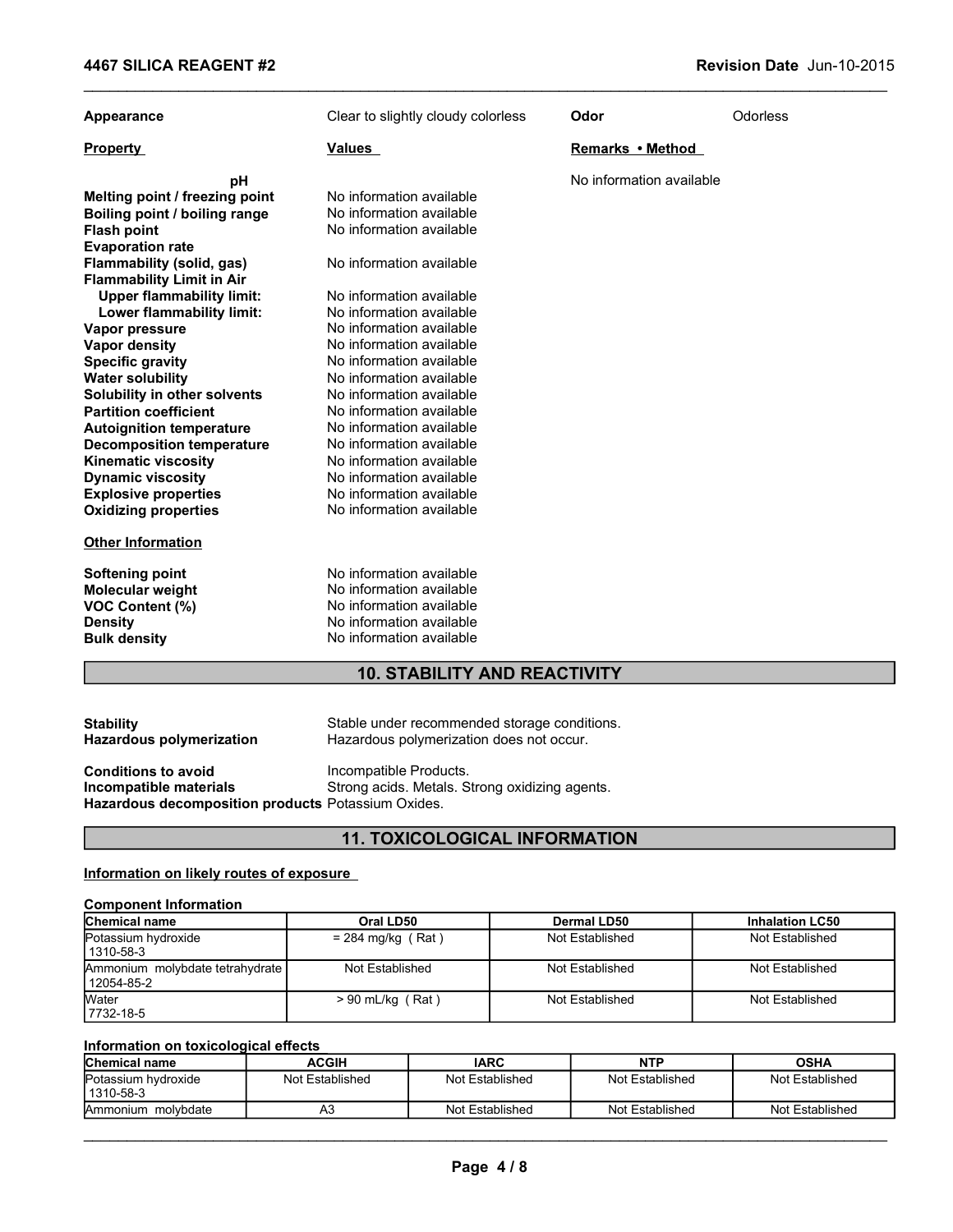| 4467 SILICA REAGENT #2     |                                                                   |                 |                 | Revision Date Jun-10-2015 |  |
|----------------------------|-------------------------------------------------------------------|-----------------|-----------------|---------------------------|--|
|                            |                                                                   |                 |                 |                           |  |
| tetrahydrate<br>12054-85-2 |                                                                   |                 |                 |                           |  |
| Water<br>7732-18-5         | Not Established                                                   | Not Established | Not Established | Not Established           |  |
| A3 - Animal Carcinogen     | ACGIH (American Conference of Governmental Industrial Hygienists) |                 |                 |                           |  |
| <b>ATEmix (oral)</b>       | 12500 mg/kg                                                       |                 |                 |                           |  |

### 12. ECOLOGICAL INFORMATION

#### **Ecotoxicity**

| 4467 SILICA REAGENT #2                                                                                                                                                                                    |                                               |                          |                                   |              |                                               | Revision Date Jun-10-2015  |
|-----------------------------------------------------------------------------------------------------------------------------------------------------------------------------------------------------------|-----------------------------------------------|--------------------------|-----------------------------------|--------------|-----------------------------------------------|----------------------------|
| tetrahydrate<br>12054-85-2                                                                                                                                                                                |                                               |                          |                                   |              |                                               |                            |
| Water<br>7732-18-5                                                                                                                                                                                        | Not Established                               |                          | Not Established                   |              | Not Established                               | Not Established            |
| ACGIH (American Conference of Governmental Industrial Hygienists)<br>A3 - Animal Carcinogen                                                                                                               |                                               |                          |                                   |              |                                               |                            |
| <b>ATEmix (oral)</b>                                                                                                                                                                                      |                                               | 12500 mg/kg              |                                   |              |                                               |                            |
|                                                                                                                                                                                                           |                                               |                          | <b>12. ECOLOGICAL INFORMATION</b> |              |                                               |                            |
| <b>Ecotoxicity</b><br>Unknown Aquatic Toxicity 10 % of the mixture consists of components(s) of unknown hazards to the aquatic environment                                                                |                                               |                          |                                   |              |                                               |                            |
| <b>Chemical name</b>                                                                                                                                                                                      |                                               | <b>Toxicity to Algae</b> |                                   |              | <b>Toxicity to Fish</b>                       | Daphnia Magna (Water Flea) |
| Potassium hydroxide<br>1310-58-3                                                                                                                                                                          |                                               | Not Established          |                                   |              | 80: 96 h Gambusia affinis mg/L<br>LC50 static | Not Established            |
| Ammonium molybdate tetrahydrate<br>12054-85-2                                                                                                                                                             |                                               | Not Established          |                                   |              | Not Established                               | Not Established            |
| Water<br>7732-18-5                                                                                                                                                                                        |                                               | Not Established          |                                   |              | Not Established                               | Not Established            |
| Persistence and degradability<br>Based on components product is expected to be poorly eliminated from water and poorly biodegradable.<br><b>Bioaccumulation/Accumulation</b><br>No information available. |                                               |                          |                                   |              |                                               |                            |
|                                                                                                                                                                                                           | <b>Chemical name</b>                          |                          |                                   |              | Log Pow                                       |                            |
|                                                                                                                                                                                                           | Potassium hydroxide<br>1310-58-3              |                          |                                   | 0.65<br>0.83 |                                               |                            |
|                                                                                                                                                                                                           | Ammonium molybdate tetrahydrate<br>12054-85-2 |                          |                                   |              | Not Established                               |                            |
|                                                                                                                                                                                                           | Water<br>7732-18-5                            |                          |                                   |              | Not Established                               |                            |

#### Persistence and degradability

#### Bioaccumulation/Accumulation

| <b>Chemical name</b>                          | Log Pow         |
|-----------------------------------------------|-----------------|
| Potassium hydroxide<br>1310-58-3              | 0.65<br>0.83    |
| Ammonium molybdate tetrahydrate<br>12054-85-2 | Not Established |
| Water<br>7732-18-5                            | Not Established |

#### 13. DISPOSAL CONSIDERATIONS

| <b>Persistence and degradability</b><br>Based on components product is expected to be poorly eliminated from water and poorly biodegradable.<br><b>Bioaccumulation/Accumulation</b><br><b>Chemical name</b><br>Log Pow<br>0.65<br>Potassium hydroxide<br>1310-58-3<br>0.83<br>Ammonium molybdate tetrahydrate<br>Not Established<br>12054-85-2<br>Water<br>Not Established<br>7732-18-5<br><b>13. DISPOSAL CONSIDERATIONS</b><br><b>Disposal Methods</b><br>Dispose of waste product or used containers according to local regulations. Should not be<br>released into the environment.<br><b>Contaminated packaging</b><br>Do not reuse empty containers.<br><b>Chemical name</b><br><b>RCRA</b><br><b>RCRA - Basis for Listing</b><br><b>RCRA - D Series Wastes</b><br>Not Established<br>Not Established<br>Potassium hydroxide<br>Not Established<br>1310-58-3<br>Ammonium molybdate<br>Not Established<br>Not Established<br>Not Established<br>tetrahydrate<br>12054-85-2<br>Not Established<br>Not Established<br>Not Established<br>Water<br>$\overline{\phantom{a}}$<br>7732-18-5<br><b>RCRA - Halogenated</b><br><b>RCRA - F Series Wastes</b><br><b>Chemical name</b><br><b>RCRA - P Series Wastes</b><br><b>Organic Compounds</b><br>Potassium hydroxide<br>Not Established<br>Not Established<br>Not Established<br>Not Established<br>1310-58-3<br>Ammonium molybdate<br>Not Established<br>Not Established<br>Not Established<br>Not Established<br>tetrahydrate<br>12054-85-2 | Water<br>7732-18-5        | Not Established | Not Established | Not Established               |  |  |  |
|-----------------------------------------------------------------------------------------------------------------------------------------------------------------------------------------------------------------------------------------------------------------------------------------------------------------------------------------------------------------------------------------------------------------------------------------------------------------------------------------------------------------------------------------------------------------------------------------------------------------------------------------------------------------------------------------------------------------------------------------------------------------------------------------------------------------------------------------------------------------------------------------------------------------------------------------------------------------------------------------------------------------------------------------------------------------------------------------------------------------------------------------------------------------------------------------------------------------------------------------------------------------------------------------------------------------------------------------------------------------------------------------------------------------------------------------------------------------------------------------------|---------------------------|-----------------|-----------------|-------------------------------|--|--|--|
|                                                                                                                                                                                                                                                                                                                                                                                                                                                                                                                                                                                                                                                                                                                                                                                                                                                                                                                                                                                                                                                                                                                                                                                                                                                                                                                                                                                                                                                                                               |                           |                 |                 |                               |  |  |  |
|                                                                                                                                                                                                                                                                                                                                                                                                                                                                                                                                                                                                                                                                                                                                                                                                                                                                                                                                                                                                                                                                                                                                                                                                                                                                                                                                                                                                                                                                                               | No information available. |                 |                 |                               |  |  |  |
|                                                                                                                                                                                                                                                                                                                                                                                                                                                                                                                                                                                                                                                                                                                                                                                                                                                                                                                                                                                                                                                                                                                                                                                                                                                                                                                                                                                                                                                                                               |                           |                 |                 |                               |  |  |  |
|                                                                                                                                                                                                                                                                                                                                                                                                                                                                                                                                                                                                                                                                                                                                                                                                                                                                                                                                                                                                                                                                                                                                                                                                                                                                                                                                                                                                                                                                                               |                           |                 |                 |                               |  |  |  |
|                                                                                                                                                                                                                                                                                                                                                                                                                                                                                                                                                                                                                                                                                                                                                                                                                                                                                                                                                                                                                                                                                                                                                                                                                                                                                                                                                                                                                                                                                               |                           |                 |                 |                               |  |  |  |
|                                                                                                                                                                                                                                                                                                                                                                                                                                                                                                                                                                                                                                                                                                                                                                                                                                                                                                                                                                                                                                                                                                                                                                                                                                                                                                                                                                                                                                                                                               |                           |                 |                 |                               |  |  |  |
|                                                                                                                                                                                                                                                                                                                                                                                                                                                                                                                                                                                                                                                                                                                                                                                                                                                                                                                                                                                                                                                                                                                                                                                                                                                                                                                                                                                                                                                                                               |                           |                 |                 |                               |  |  |  |
|                                                                                                                                                                                                                                                                                                                                                                                                                                                                                                                                                                                                                                                                                                                                                                                                                                                                                                                                                                                                                                                                                                                                                                                                                                                                                                                                                                                                                                                                                               |                           |                 |                 |                               |  |  |  |
|                                                                                                                                                                                                                                                                                                                                                                                                                                                                                                                                                                                                                                                                                                                                                                                                                                                                                                                                                                                                                                                                                                                                                                                                                                                                                                                                                                                                                                                                                               |                           |                 |                 |                               |  |  |  |
|                                                                                                                                                                                                                                                                                                                                                                                                                                                                                                                                                                                                                                                                                                                                                                                                                                                                                                                                                                                                                                                                                                                                                                                                                                                                                                                                                                                                                                                                                               |                           |                 |                 | <b>RCRA - U Series Wastes</b> |  |  |  |
|                                                                                                                                                                                                                                                                                                                                                                                                                                                                                                                                                                                                                                                                                                                                                                                                                                                                                                                                                                                                                                                                                                                                                                                                                                                                                                                                                                                                                                                                                               |                           |                 |                 |                               |  |  |  |
|                                                                                                                                                                                                                                                                                                                                                                                                                                                                                                                                                                                                                                                                                                                                                                                                                                                                                                                                                                                                                                                                                                                                                                                                                                                                                                                                                                                                                                                                                               |                           |                 |                 |                               |  |  |  |
|                                                                                                                                                                                                                                                                                                                                                                                                                                                                                                                                                                                                                                                                                                                                                                                                                                                                                                                                                                                                                                                                                                                                                                                                                                                                                                                                                                                                                                                                                               |                           |                 |                 |                               |  |  |  |
|                                                                                                                                                                                                                                                                                                                                                                                                                                                                                                                                                                                                                                                                                                                                                                                                                                                                                                                                                                                                                                                                                                                                                                                                                                                                                                                                                                                                                                                                                               |                           |                 |                 | <b>RCRA - K Series Wastes</b> |  |  |  |
|                                                                                                                                                                                                                                                                                                                                                                                                                                                                                                                                                                                                                                                                                                                                                                                                                                                                                                                                                                                                                                                                                                                                                                                                                                                                                                                                                                                                                                                                                               |                           |                 |                 |                               |  |  |  |
|                                                                                                                                                                                                                                                                                                                                                                                                                                                                                                                                                                                                                                                                                                                                                                                                                                                                                                                                                                                                                                                                                                                                                                                                                                                                                                                                                                                                                                                                                               |                           |                 |                 |                               |  |  |  |

|                                                  | . 0.000.0111 117 01 07.100<br>1310-58-3<br>Ammonium molybdate tetrahydrate<br>12054-85-2<br>Water<br>7732-18-5 |                                    | <br>0.83                        |                                                                                           |                               |
|--------------------------------------------------|----------------------------------------------------------------------------------------------------------------|------------------------------------|---------------------------------|-------------------------------------------------------------------------------------------|-------------------------------|
|                                                  |                                                                                                                |                                    |                                 | Not Established                                                                           |                               |
|                                                  |                                                                                                                |                                    |                                 | Not Established                                                                           |                               |
|                                                  |                                                                                                                |                                    |                                 |                                                                                           |                               |
|                                                  |                                                                                                                | <b>13. DISPOSAL CONSIDERATIONS</b> |                                 |                                                                                           |                               |
| <b>Disposal Methods</b>                          |                                                                                                                | released into the environment.     |                                 | Dispose of waste product or used containers according to local regulations. Should not be |                               |
| <b>Contaminated packaging</b>                    |                                                                                                                | Do not reuse empty containers.     |                                 |                                                                                           |                               |
| <b>Chemical name</b>                             | <b>RCRA</b>                                                                                                    |                                    | <b>RCRA - Basis for Listing</b> | <b>RCRA - D Series Wastes</b>                                                             | <b>RCRA - U Series Wastes</b> |
| Potassium hydroxide<br>1310-58-3                 | Not Established                                                                                                |                                    |                                 | Not Established                                                                           | Not Established               |
| Ammonium molybdate<br>tetrahydrate<br>12054-85-2 | Not Established                                                                                                |                                    |                                 | Not Established                                                                           | Not Established               |
| Water<br>7732-18-5                               | Not Established                                                                                                | $\sim$                             |                                 | Not Established                                                                           | Not Established               |
| <b>Chemical name</b>                             | <b>RCRA - Halogenated</b><br><b>Organic Compounds</b>                                                          | <b>RCRA - P Series Wastes</b>      |                                 | <b>RCRA - F Series Wastes</b>                                                             | <b>RCRA - K Series Wastes</b> |
| Potassium hydroxide<br>1310-58-3                 | Not Established                                                                                                |                                    | Not Established                 | Not Established                                                                           | Not Established               |
| Ammonium molybdate<br>tetrahydrate<br>12054-85-2 | Not Established                                                                                                | Not Established                    |                                 | Not Established                                                                           | Not Established               |
| Water<br>7732-18-5                               | Not Established                                                                                                |                                    | Not Established                 | Not Established                                                                           | Not Established               |
|                                                  | <b>Chemical name</b>                                                                                           |                                    |                                 | <b>California Hazardous Waste Status</b>                                                  |                               |
|                                                  | Potassium hydroxide<br>1310-58-3                                                                               |                                    |                                 |                                                                                           |                               |
|                                                  |                                                                                                                |                                    |                                 |                                                                                           |                               |
|                                                  |                                                                                                                |                                    | Page 5/8                        |                                                                                           |                               |
|                                                  |                                                                                                                |                                    |                                 |                                                                                           |                               |
|                                                  |                                                                                                                |                                    |                                 |                                                                                           |                               |
|                                                  |                                                                                                                |                                    |                                 |                                                                                           |                               |

| <b>Chemical name</b> | <b>California Hazardous Waste Status</b> |
|----------------------|------------------------------------------|
| Potassium hydroxide  |                                          |
| 1310-58-3            |                                          |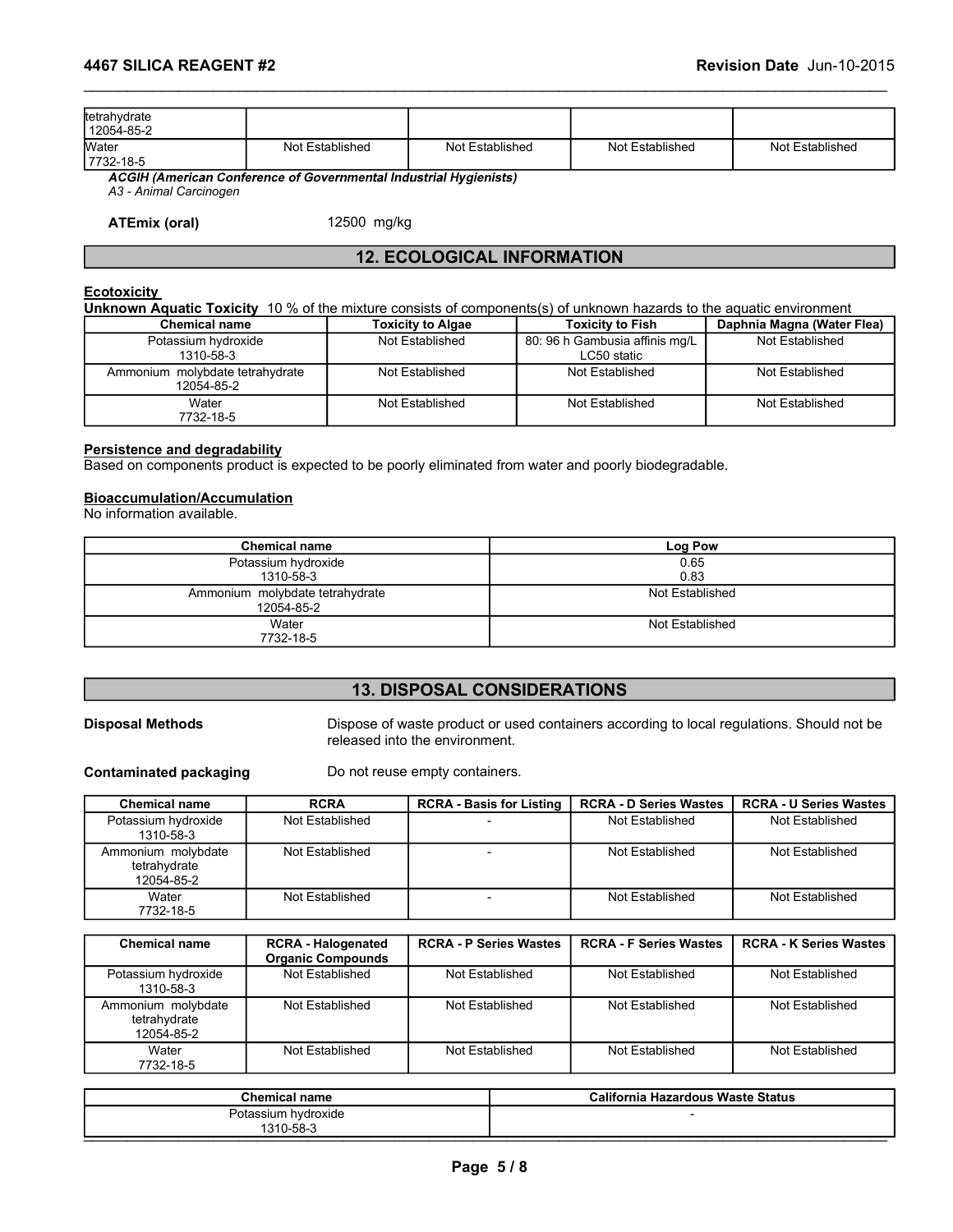| Ammonium molybdate tetrahydrate<br>12054-85-2                                                   |                                                  |                                  | $\blacksquare$ |  |
|-------------------------------------------------------------------------------------------------|--------------------------------------------------|----------------------------------|----------------|--|
| Water<br>7732-18-5                                                                              |                                                  |                                  | $\blacksquare$ |  |
|                                                                                                 |                                                  | <b>14. TRANSPORT INFORMATION</b> |                |  |
| <b>DOT</b><br>Proper shipping name<br>UN-No<br><b>Hazard Class</b><br><b>Packing group</b>      | POTASSIUM HYDROXIDE SOLUTION<br>1814<br>8<br>Ш   |                                  |                |  |
| <b>IATA</b><br>Proper shipping name<br><b>UN-No</b><br><b>Hazard Class</b><br>Packing group     | POTASSIUM HYDROXIDE SOLUTION<br>1814<br>8<br>III |                                  |                |  |
| <b>IMDG/IMO</b><br>Proper shipping name<br><b>UN-No</b><br><b>Hazard Class</b><br>Packing group | POTASSIUM HYDROXIDE SOLUTION<br>1814<br>8<br>Ш   |                                  |                |  |

### 15. REGULATORY INFORMATION

| International Inventories |                 |
|---------------------------|-----------------|
| <b>TSCA</b>               | Does not comply |
| <b>DSL/NDSL</b>           | Complies        |
| <b>EINECS/ELINCS</b>      | Does not comply |
| <b>ENCS</b>               | Complies        |
| <b>IECSC</b>              | Complies        |
| <b>KECL</b>               | Does not comply |
| <b>PICCS</b>              | Complies        |
| <b>AICS</b>               | Complies        |

#### Legend:

TSCA - United States Toxic Substances Control Act Section 8(b) Inventory DSL/NDSL - Canadian Domestic Substances List/Non-Domestic Substances List EINECS/ELINCS - European Inventory of Existing Chemical Substances/European List of Notified Chemical Substances ENCS - Japan Existing and New Chemical Substances IECSC - China Inventory of Existing Chemical Substances KECL - Korean Existing and Evaluated Chemical Substances PICCS - Philippines Inventory of Chemicals and Chemical Substances AICS - Australian Inventory of Chemical Substances Examples<br>
Does not complies<br>
Complies<br>
Chemical name School and Section 8(b) Inventory<br>
Complies<br>
Does not complies<br>
Does not complies<br>
Complies<br>
Substances Listivion-Domestic Substances Listivion<br>
is cluster complised Sub Forminies<br>
Complies<br>
Complies<br>
Complies<br>
Complies<br>
Complies<br>
Res Toxic Substances Control Act Section 8(b) Inventory<br>
Complies<br>
Res Toxic Substances Control Act Section 8(b) Inventory<br>
European Inventory of Existing Chemic \_\_\_\_\_\_\_\_\_\_\_\_\_\_\_\_\_\_\_\_\_\_\_\_\_\_\_\_\_\_\_\_\_\_\_\_\_\_\_\_\_\_\_\_\_\_\_\_\_\_\_\_\_\_\_\_\_\_\_\_\_\_\_\_\_\_\_\_\_\_\_\_\_\_\_\_\_\_\_\_\_\_\_\_\_\_\_\_\_\_\_\_\_ Page 6 / 8

#### US Federal Regulations

#### SARA 313

Section 313 of Title III of the Superfund Amendments and Reauthorization Act of 1986 (SARA). This product contains a chemical or chemicals which are subject to the reporting requirements of the Act and Title 40 of the Code of Federal Regulations, Part 372

| <b>Chemical name</b>            | <b>SARA 313 - Threshold Values %</b> |
|---------------------------------|--------------------------------------|
| Potassium hydroxide             | Not Established                      |
| 1310-58-3                       |                                      |
| Ammonium molybdate tetrahydrate | ۰.                                   |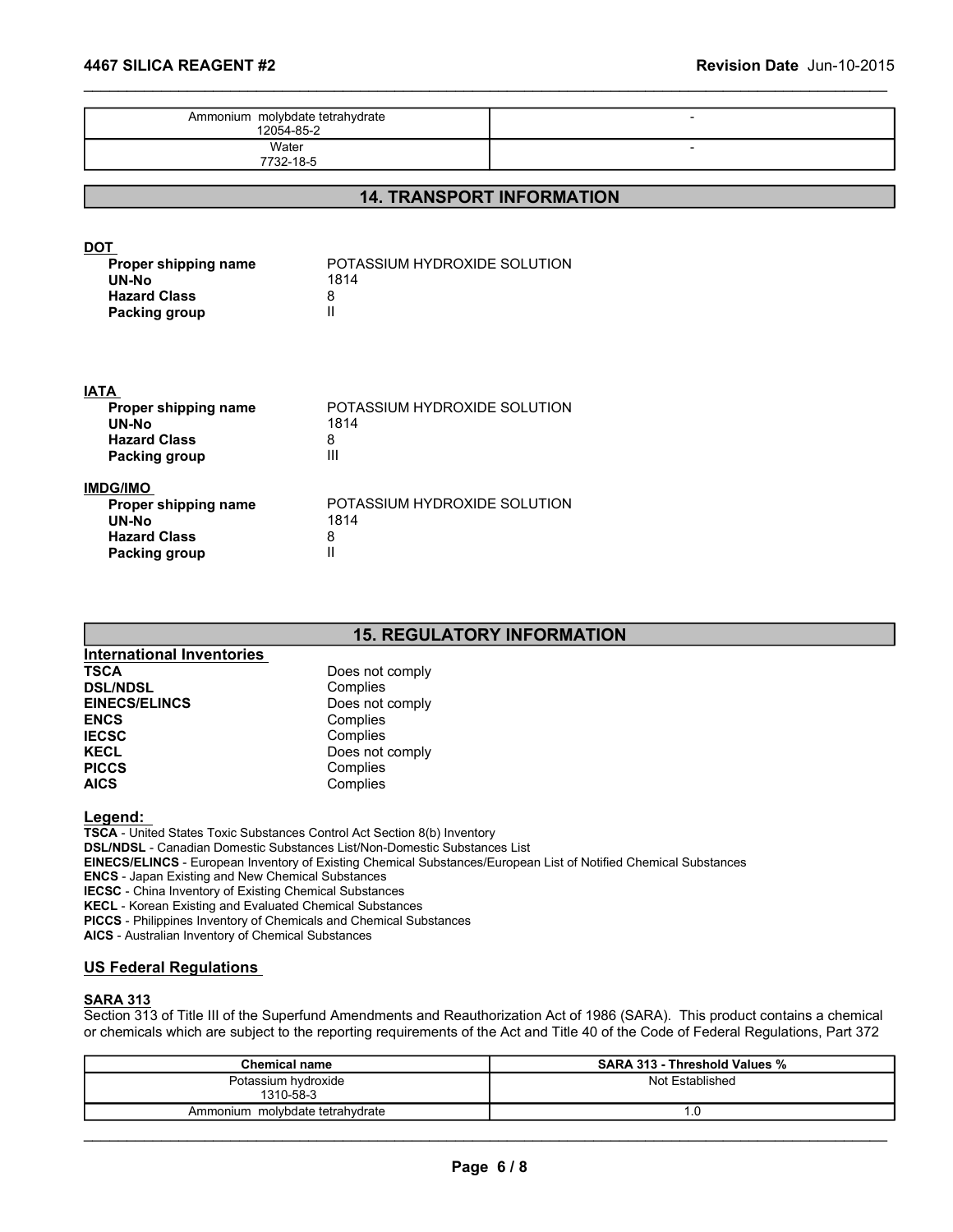|                                                                                             | 12054-85-2              |                               |                                                                                                                              |                        |
|---------------------------------------------------------------------------------------------|-------------------------|-------------------------------|------------------------------------------------------------------------------------------------------------------------------|------------------------|
|                                                                                             | Water<br>7732-18-5      |                               | Not Established                                                                                                              |                        |
| Sudden release of pressure hazard<br><b>Reactive Hazard</b><br><b>CWA (Clean Water Act)</b> |                         | <b>No</b><br>No               | This product contains the following substances which are regulated pollutants pursuant to the Clean Water Act (40 CFR 122.21 |                        |
| and 40 CFR 122.42)                                                                          |                         |                               |                                                                                                                              |                        |
| <b>Chemical name</b>                                                                        | <b>CWA - Reportable</b> | <b>CWA - Toxic Pollutants</b> | <b>CWA - Priority Pollutants</b>                                                                                             | <b>CWA - Hazardous</b> |
| Potassium hydroxide<br>1310-58-3                                                            | Quantities<br>1000 lb   | Not Established               | Not Established                                                                                                              | <b>Substances</b><br>X |
| Ammonium molybdate<br>tetrahydrate<br>12054-85-2                                            | Not Established         | Not Established               | Not Established                                                                                                              | Not Established        |

#### CWA (Clean Water Act)

| Acute health hazard                                                                                                          |                                       |                               | Yes |                                  |                                             |
|------------------------------------------------------------------------------------------------------------------------------|---------------------------------------|-------------------------------|-----|----------------------------------|---------------------------------------------|
| <b>Chronic Health Hazard</b>                                                                                                 |                                       |                               | Yes |                                  |                                             |
| <b>Fire hazard</b>                                                                                                           |                                       |                               | No  |                                  |                                             |
| Sudden release of pressure hazard                                                                                            |                                       |                               | No  |                                  |                                             |
| <b>Reactive Hazard</b>                                                                                                       |                                       |                               | No. |                                  |                                             |
| <b>CWA (Clean Water Act)</b>                                                                                                 |                                       |                               |     |                                  |                                             |
| This product contains the following substances which are regulated pollutants pursuant to the Clean Water Act (40 CFR 122.21 |                                       |                               |     |                                  |                                             |
| and 40 CFR 122.42)                                                                                                           |                                       |                               |     |                                  |                                             |
|                                                                                                                              |                                       |                               |     |                                  |                                             |
| <b>Chemical name</b>                                                                                                         | <b>CWA - Reportable</b><br>Quantities | <b>CWA - Toxic Pollutants</b> |     | <b>CWA - Priority Pollutants</b> | <b>CWA - Hazardous</b><br><b>Substances</b> |
| Potassium hydroxide<br>1310-58-3                                                                                             | 1000 lb                               | Not Established               |     | Not Established                  | X                                           |
| Ammonium molybdate<br>tetrahydrate<br>12054-85-2                                                                             | Not Established                       | Not Established               |     | Not Established                  | Not Established                             |
| Water                                                                                                                        | Not Established                       | Not Established               |     | Not Established                  | Not Established                             |
| 7732-18-5                                                                                                                    |                                       |                               |     |                                  |                                             |
| <b>CERCLA</b>                                                                                                                |                                       |                               |     |                                  |                                             |
| This material, as supplied, does not contain any substances regulated as hazardous substances under the Comprehensive        |                                       |                               |     |                                  |                                             |
| Environmental Response Compensation and Liability Act (CERCLA) (40 CFR 302) or the Superfund Amendments and                  |                                       |                               |     |                                  |                                             |
| Reauthorization Act (SARA) (40 CFR 355). There may be specific reporting requirements at the local, regional, or state level |                                       |                               |     |                                  |                                             |
| pertaining to releases of this material                                                                                      |                                       |                               |     |                                  |                                             |
| <b>Chemical name</b>                                                                                                         | <b>Hazardous Substances RQs</b>       |                               |     | <b>CERCLA/SARA RQ</b>            | <b>RQ</b>                                   |
| Potassium hydroxide                                                                                                          | 1000 lb                               |                               |     | Not Established                  | RQ 1000 lb final RQ                         |
| 1310-58-3                                                                                                                    |                                       |                               |     |                                  | RQ 454 kg final RQ                          |
| Ammonium molybdate tetrahydrate                                                                                              |                                       |                               |     | Not Established                  |                                             |
| 12054-85-2                                                                                                                   |                                       |                               |     |                                  |                                             |
| Water                                                                                                                        |                                       |                               |     | Not Established                  |                                             |
| 7732-18-5                                                                                                                    |                                       |                               |     |                                  |                                             |
| <b>US State Regulations</b>                                                                                                  |                                       |                               |     |                                  |                                             |
|                                                                                                                              |                                       |                               |     |                                  |                                             |
| <b>California Proposition 65</b>                                                                                             |                                       |                               |     |                                  |                                             |
|                                                                                                                              |                                       |                               |     |                                  |                                             |
| This product does not contain any Proposition 65 chemicals                                                                   |                                       |                               |     |                                  |                                             |

#### **CERCLA**

| i vlassium nyurvaluv<br>1310-58-3                                                                                                                                                                                                                                                                                                                                                                                                |                                  | שו טשטו                         |                 |                                  |                                           | $\lambda$       |
|----------------------------------------------------------------------------------------------------------------------------------------------------------------------------------------------------------------------------------------------------------------------------------------------------------------------------------------------------------------------------------------------------------------------------------|----------------------------------|---------------------------------|-----------------|----------------------------------|-------------------------------------------|-----------------|
| Ammonium molybdate<br>tetrahydrate<br>12054-85-2                                                                                                                                                                                                                                                                                                                                                                                 |                                  | Not Established                 | Not Established | Not Established                  |                                           | Not Established |
| Water<br>7732-18-5                                                                                                                                                                                                                                                                                                                                                                                                               |                                  | Not Established                 | Not Established | Not Established                  |                                           | Not Established |
| <b>CERCLA</b><br>This material, as supplied, does not contain any substances regulated as hazardous substances under the Comprehensive<br>Environmental Response Compensation and Liability Act (CERCLA) (40 CFR 302) or the Superfund Amendments and<br>Reauthorization Act (SARA) (40 CFR 355). There may be specific reporting requirements at the local, regional, or state level<br>pertaining to releases of this material |                                  |                                 |                 |                                  |                                           |                 |
| <b>Chemical name</b>                                                                                                                                                                                                                                                                                                                                                                                                             |                                  | <b>Hazardous Substances RQs</b> |                 | <b>CERCLA/SARA RQ</b>            | <b>RQ</b>                                 |                 |
| Potassium hydroxide<br>1310-58-3                                                                                                                                                                                                                                                                                                                                                                                                 |                                  | 1000 lb                         |                 | Not Established                  | RQ 1000 lb final RQ<br>RQ 454 kg final RQ |                 |
| Ammonium molybdate tetrahydrate<br>12054-85-2                                                                                                                                                                                                                                                                                                                                                                                    |                                  |                                 |                 | Not Established                  |                                           |                 |
| Water<br>7732-18-5                                                                                                                                                                                                                                                                                                                                                                                                               |                                  |                                 |                 | Not Established                  |                                           |                 |
| <b>US State Regulations</b>                                                                                                                                                                                                                                                                                                                                                                                                      |                                  |                                 |                 |                                  |                                           |                 |
| <b>California Proposition 65</b><br>This product does not contain any Proposition 65 chemicals                                                                                                                                                                                                                                                                                                                                   |                                  |                                 |                 |                                  |                                           |                 |
|                                                                                                                                                                                                                                                                                                                                                                                                                                  | <b>Chemical name</b>             |                                 |                 | <b>California Proposition 65</b> |                                           |                 |
|                                                                                                                                                                                                                                                                                                                                                                                                                                  | Potassium hydroxide<br>1310-58-3 |                                 |                 | Not Established                  |                                           |                 |
|                                                                                                                                                                                                                                                                                                                                                                                                                                  | 12054-85-2                       | Ammonium molybdate tetrahydrate |                 | Not Established                  |                                           |                 |
|                                                                                                                                                                                                                                                                                                                                                                                                                                  | Water<br>7732-18-5               |                                 |                 | Not Established                  |                                           |                 |

#### US State Regulations

#### California Proposition 65

| pertaining to releases of this material                                            | Reauthorization Act (SARA) (40 CFR 355). There may be specific reporting requirements at the local, regional, or state level |                       |                                                                                                                                                         |
|------------------------------------------------------------------------------------|------------------------------------------------------------------------------------------------------------------------------|-----------------------|---------------------------------------------------------------------------------------------------------------------------------------------------------|
| <b>Chemical name</b>                                                               | <b>Hazardous Substances RQs</b>                                                                                              | <b>CERCLA/SARA RQ</b> | <b>RQ</b>                                                                                                                                               |
| Potassium hydroxide<br>1310-58-3                                                   | 1000 lb                                                                                                                      | Not Established       | RQ 1000 lb final RQ<br>RQ 454 kg final RQ                                                                                                               |
| Ammonium molybdate tetrahydrate<br>12054-85-2                                      |                                                                                                                              | Not Established       |                                                                                                                                                         |
| Water<br>7732-18-5                                                                 | $\overline{a}$                                                                                                               | Not Established       | $\overline{\phantom{a}}$                                                                                                                                |
| This product does not contain any Proposition 65 chemicals<br><b>Chemical name</b> |                                                                                                                              |                       | <b>California Proposition 65</b>                                                                                                                        |
| Potassium hydroxide                                                                |                                                                                                                              |                       | Not Established                                                                                                                                         |
|                                                                                    | 1310-58-3                                                                                                                    |                       |                                                                                                                                                         |
| Ammonium molybdate tetrahydrate                                                    | 12054-85-2                                                                                                                   |                       | Not Established                                                                                                                                         |
| Water                                                                              | 7732-18-5                                                                                                                    |                       | Not Established                                                                                                                                         |
| U.S. State Right-to-Know Regulations                                               |                                                                                                                              |                       |                                                                                                                                                         |
|                                                                                    | Component                                                                                                                    |                       | CPSC (Consumer Product Safety Commission) - Specially<br><b>Regulated Substances</b>                                                                    |
|                                                                                    | Potassium hydroxide<br>1310-58-3 (4)                                                                                         |                       | Banned, 16 CFR 1500.17 (>=10% by weight in liquid drain<br>cleaners); Add POISON to label, 16 CFR 1500.129 (>=10%, free<br>or chemically unneutralized) |
| <b>Chemical name</b>                                                               | <b>New Jersey</b>                                                                                                            | <b>Massachusetts</b>  | Pennsylvania                                                                                                                                            |
| Potassium hydroxide                                                                | X.                                                                                                                           | X                     | X                                                                                                                                                       |

#### U.S. State Right-to-Know Regulations

| Potassium nyuroxide<br>1310-58-3                           | <b>UOO ID</b>                             | <b>NOT ESIGNISHED</b>        | <b>KU TOOD ID IIIIAI KU</b><br>RQ 454 kg final RQ                                                                       |
|------------------------------------------------------------|-------------------------------------------|------------------------------|-------------------------------------------------------------------------------------------------------------------------|
| Ammonium molybdate tetrahydrate<br>12054-85-2              | $\blacksquare$                            | Not Established              |                                                                                                                         |
| Water<br>7732-18-5                                         | $\overline{a}$                            | Not Established              |                                                                                                                         |
| <b>US State Regulations</b>                                |                                           |                              |                                                                                                                         |
| <b>California Proposition 65</b>                           |                                           |                              |                                                                                                                         |
| This product does not contain any Proposition 65 chemicals |                                           |                              |                                                                                                                         |
| <b>Chemical name</b>                                       |                                           |                              | <b>California Proposition 65</b>                                                                                        |
| Potassium hydroxide                                        |                                           |                              | Not Established                                                                                                         |
| 1310-58-3                                                  |                                           |                              |                                                                                                                         |
| Ammonium molybdate tetrahydrate<br>12054-85-2              |                                           |                              | Not Established                                                                                                         |
| Water                                                      |                                           |                              | Not Established                                                                                                         |
| 7732-18-5                                                  |                                           |                              |                                                                                                                         |
| <b>U.S. State Right-to-Know Regulations</b>                |                                           |                              |                                                                                                                         |
|                                                            | Component                                 |                              | CPSC (Consumer Product Safety Commission) - Specially<br>Regulated Substances                                           |
|                                                            | Potassium hydroxide<br>$1310 - 58 - 3(4)$ |                              | Banned, 16 CFR 1500.17 (>=10% by weight in liquid drain<br>cleaners); Add POISON to label, 16 CFR 1500.129 (>=10%, free |
|                                                            |                                           |                              | or chemically unneutralized)                                                                                            |
| <b>Chemical name</b>                                       | <b>New Jersey</b>                         | <b>Massachusetts</b>         | Pennsylvania                                                                                                            |
| Potassium hydroxide<br>1310-58-3                           | $\times$                                  | $\times$                     | $\times$                                                                                                                |
| Ammonium molybdate tetrahydrate<br>12054-85-2              | Not Established                           | Not Established              | Not Established                                                                                                         |
| Water<br>7732-18-5                                         | Not Established                           | Not Established              | $\overline{X}$                                                                                                          |
|                                                            |                                           | <b>16. OTHER INFORMATION</b> |                                                                                                                         |
|                                                            |                                           |                              |                                                                                                                         |
|                                                            |                                           |                              |                                                                                                                         |
|                                                            |                                           | Page 7/8                     |                                                                                                                         |
|                                                            |                                           |                              |                                                                                                                         |
|                                                            |                                           |                              |                                                                                                                         |
|                                                            |                                           |                              |                                                                                                                         |